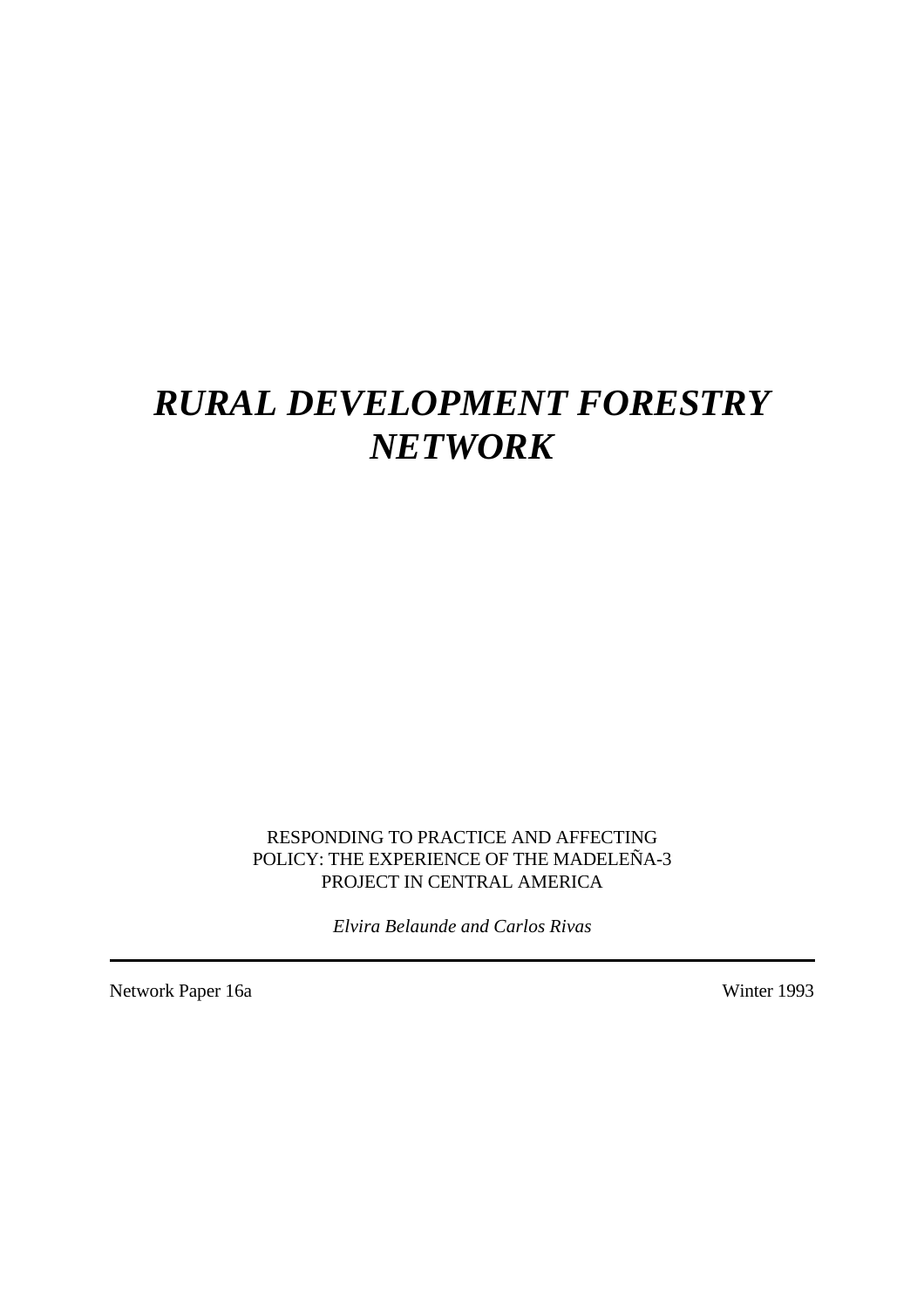**Dr Elvira Belaunde**'s research visit to the Madeleña-3 Project in Costa Rica and El Salvador, undertaken as part of the ODI's *Forestry Extension and Institutional Change* research, was funded as project R4851 in the Forestry Research Programme component of the ODA's Renewable Natural Resources Strategy. The research in Central America, which forms the basis of this paper, was carried out in collaboration with CATIE, Costa Rica.

*Dr Elvira Belaunde* is a lecturer at the Department of Anthropology, University of Durham, 43 Old Elvet, Durham DH1 3HN, UK.

*Carlos Rivas, MSc* is the Principal Extension Officer of the Madeleña-3 Project at CATIE, Apartado 44, Turrialba, Costa Rica.

**ISSN 0968-2627** (formerly Social Forestry Network ISSN 0951-1857)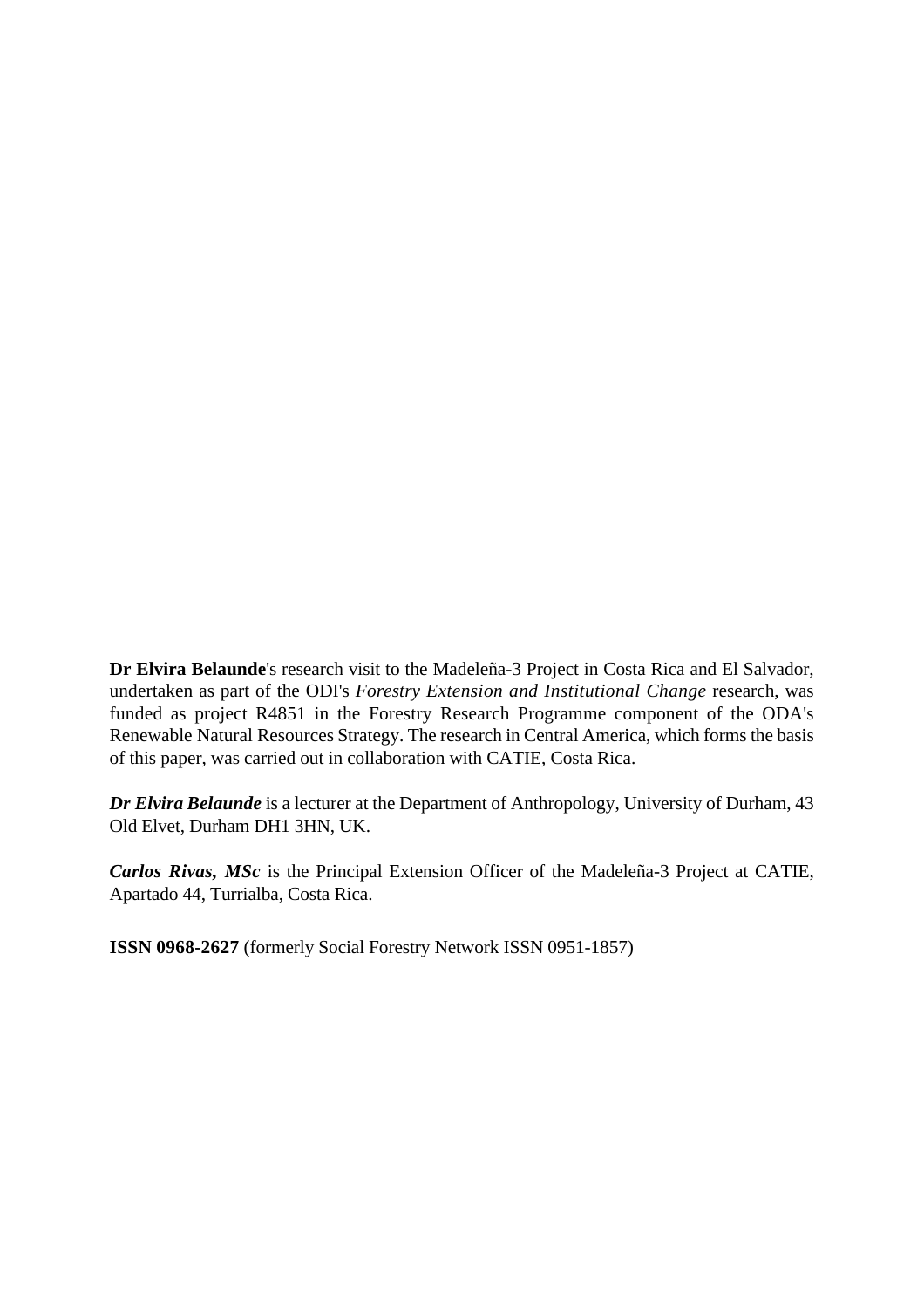#### **RESPONDING TO PRACTICE AND AFFECTING POLICY: THE EXPERIENCE OF THE MADELEÑA-3 PROJECT IN CENTRAL AMERICA**

#### *Elvira Belaunde and Carlos Rivas*

#### **INTRODUCTION**

The history of the Madeleña Project — the broadest-based forestry project in the region illustrates how lessons learned from implementation in particular countries have been fed back into project goals, reorienting objectives and creating a particular project ethos. But even more interesting is the way in which this local national experience has been used to benefit the region as a whole through the Madeleña headquarters in Costa Rica.

The Madeleña project is based at CATIE (Centro Agronómico Tropical de Investigación y de Enseñanza) in Costa Rica and works throughout the Central American region, covering Honduras, Guatemala, El Salvador, Nicaragua, Costa Rica and Panama. In each country the project works in partnership with national forestry institutions. Since CATIE is a research and teaching institution, Madeleña's main activities are research and dissemination, through postgraduate training, publications and the provision of technical assistance to other development projects in the region. Because of the Madeleña project's complex institutional links, the changes which it has undergone over the last 13 years have affected the attitude and operation of other forestry projects and institutions in Central America.

The project started in 1981 as the Fuelwood and Alternative Energy Sources or Leña (fuelwood) Project. In 1985, a second phase began; renamed the Multi-purpose Tree Cultivation or Madeleña (timber and fuelwood) Project. The third phase, Madeleña-3 (1991-95) is a project devoted to a broader extension of multi-purpose tree cultivation<sup>1</sup>.

This paper examines the evolution of Madeleña-3 and how changes within the project have encouraged new thinking and policy in the Central American forestry sector, at all levels. The first section describes the general evolution of the Madeleña-3 project. The second section analyzes the project's history and influence in Costa Rica and El Salvador. Finally, the constraints and challenges facing the project in the future are examined.

#### **THE EVOLUTION OF THE MADELEÑA-3 PROJECT**

#### **Outline of Deforestation in Central America**

Deforestation is a serious problem throughout Central America. It is estimated that in the last 30 years, two thirds of the forest existing in 1950 has been destroyed. The reasons for this destruction of forest are complex and are subject to local historical and economic variation. However, a general picture of deforestation processes in Central America suggests the following main causes:–

<sup>&</sup>lt;sup>1</sup> Throughout its existence the project has received financial support from USAID. It is currently financed by both USAID and FINNIDA, in the case of USAID under a wider project RENARM (Proyecto Manejo Regional de Recursos Naturales y Ambientales) covering Central America.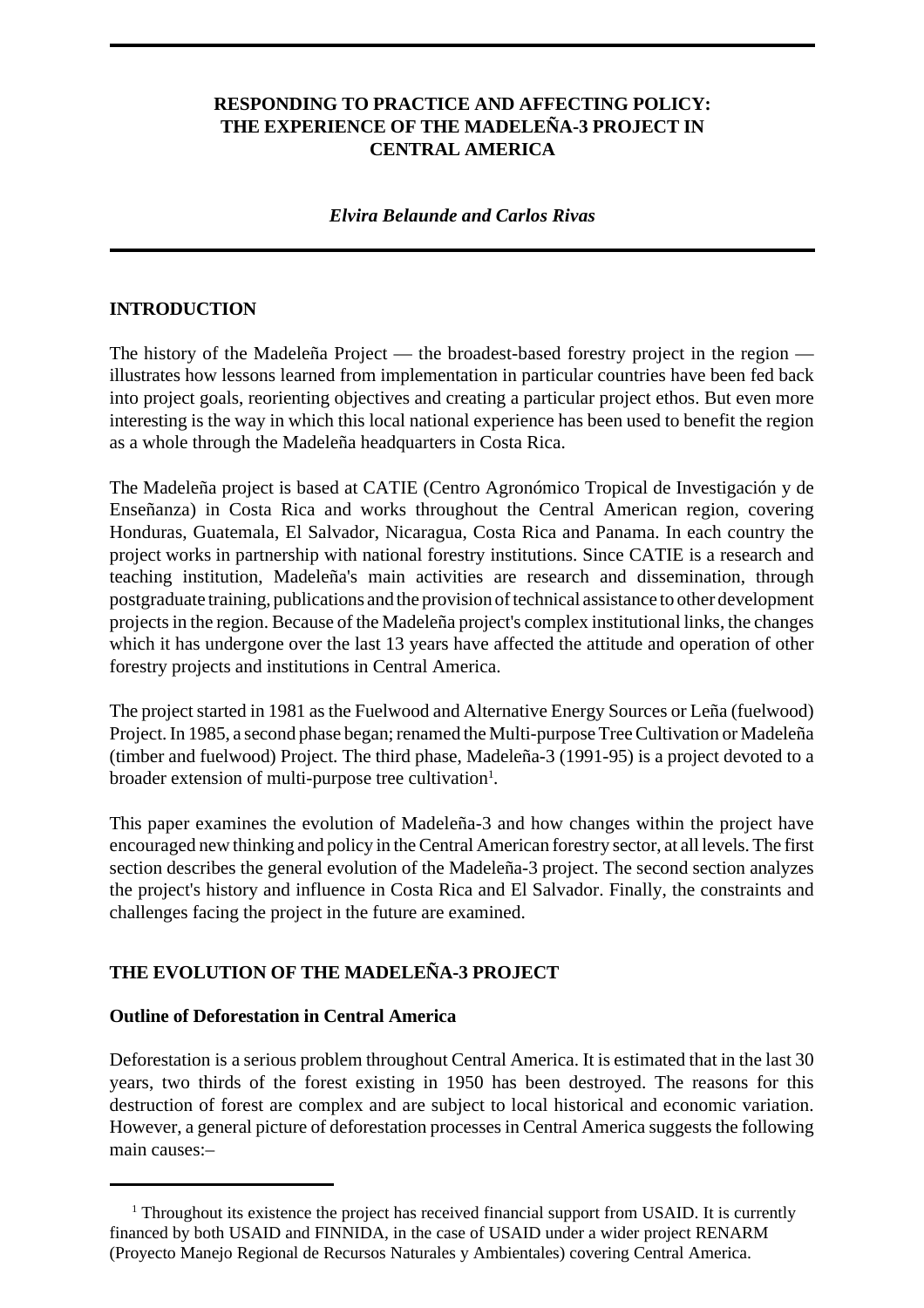- 1 The prioritization by Central American States of a model of economic development stressing agricultural exports, which has dictated the clearance of large areas of forest for agricultural production.
- 2 A policy of internal colonization of `virgin', `wasted' forest land and the population movements which have accompanied implementation of this development policy.
- 3 Population growth.
- 4 Expansion of the area under cultivation to meet food requirements.
- 5 Land redistribution.
- 6 A dependency on fuelwood as a source of energy.
- 7 The deeply engrained extractive character of forest industry, mainly logging, which gives little consideration to the management and renewal of forest resources.
- 8 Inconsistent forest policies which rarely correspond to the true needs and practices of the population. (Rivas, 1992; Utting, 1991).

The shrinking of forest resources has serious environmental and social consequences, especially for the rural poor. On the one hand, deforestation is seen as a device for dealing with poverty by `exporting' it to forest areas. Deforestation takes place to create new farms and sources of income and subsistence. On the other hand, this move brings only temporary relief from poverty, because excessive utilization of land and trees leads to a rapid exhaustion of land resources and productivity.

The consequences of deforestation also affect urban areas and national economies in general. For example, in Costa Rica, it is estimated that commercial timber resources could be exhausted in five years. In countries with high fuelwood consumption, such as El Salvador and Nicaragua, the elevated price of this basic resource places a heavy burden on the already weakened economy of households and small industries (Current and Juárez 1992).

Not everything in this analysis is negative. During the last decade considerable effort has been made by government, NGOs and private organizations to control deforestation and undertake large scale reforestation programmes. However, there is still much to be done, with a deforestation rate in the region of approximately 416,000 ha/year and reforestation rate of less than 30,000 ha/year.

The Madeleña project has made a determined effort over the last 13 years to counteract the loss of tree resources. It has now become part of the Forestry Action Plan for Central America (PAFCA), under which a set of complementary projects are being implemented in each Central American country. The stress on the interconnection between projects ensures that deforestation is not seen purely technically, but that it encompasses wider considerations of land management and institutional strengthening.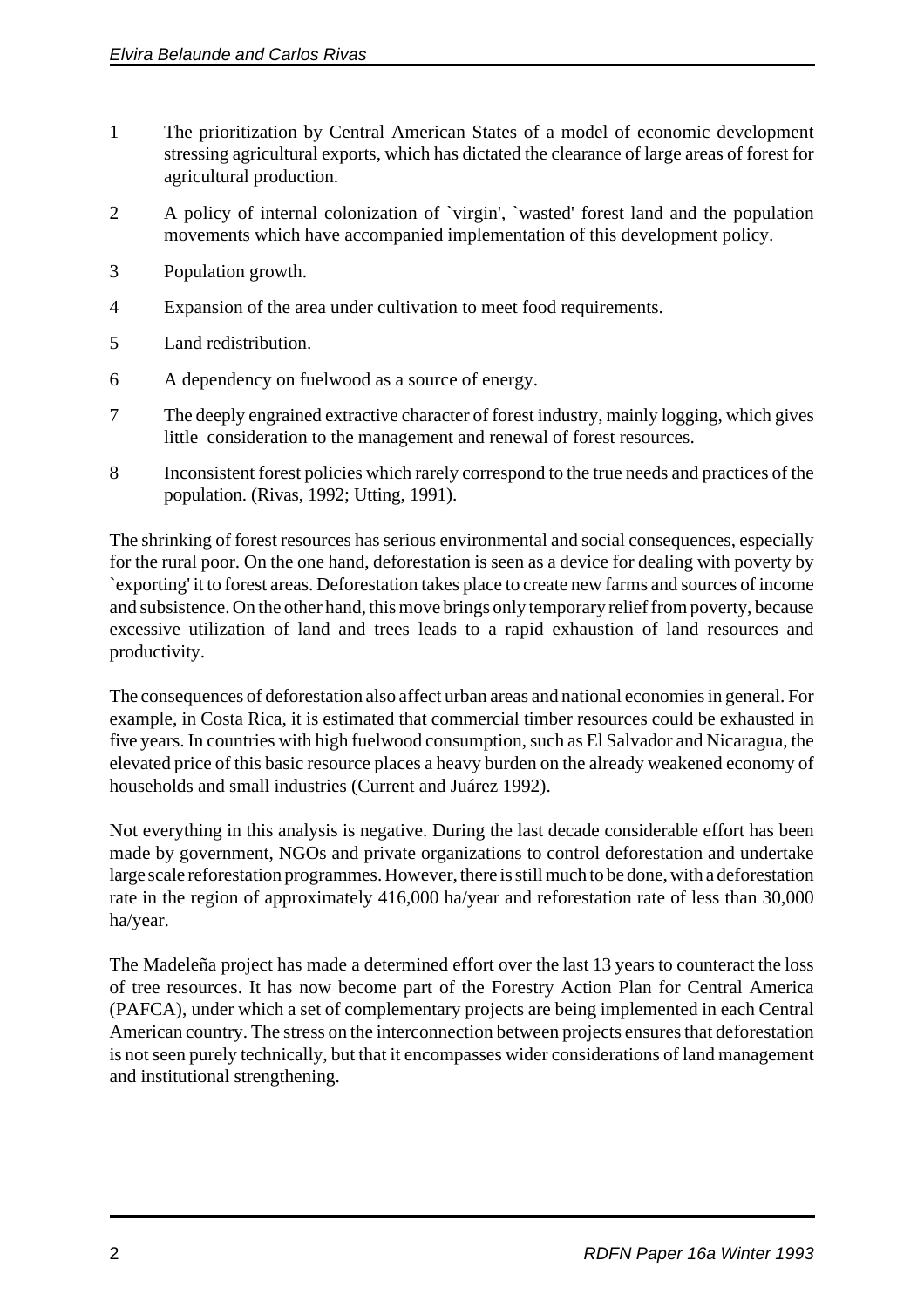## **The Phases of the Madeleña Project**

## **Phase 1: fuelwood and the farmer**

The first phase of the Madeleña project (1981-85) aimed to develop and demonstrate improved silvicultural practices with trees for fuel production, and to transfer this technology to forestry institutions and technical staff in the Central American region. The goal was to improve the welfare of low-income rural groups by increasing the supply of low-cost energy. The project identified 150 forestry species, both exotic and native, with good potential for widespread cultivation in the region. It implemented an on-farm research methodology and offered training to technical staff belonging to the different forestry institutions of the region.

Farmers contributed to the research with their land and labour, and with silvicultural initiatives of their own. Through their contact with farmers, technical staff learnt to identify farmers' production priorities, including their perception of the role of trees within farming systems. It became clear that fuelwood, although a crucial and often scarce resource, was not the only priority of the rural poor. As a result, multi-purpose, fast-growing tree species began to be included in project research and demonstration sites.

## **Phase 2: focusing on farmers' priorities and building the technical knowledge to help them**

Farmers' needs and perceptions of tree growing led to a change of objectives in the second phase (1986-91) of the project. From the previously selected 150 fuelwood species, 24 well known species were chosen for their multi-purpose potential and faster growth rates. The benefits to be derived by farmers from multi-purpose tree production included fuelwood, green manure, and wood for construction and fence posts. In-depth on-farm research was carried out for these species in close collaboration with farmers on the demonstration sites. The new research included both silvicultural and socioeconomic studies, crucial for understanding how tree planting could be an economic complement to their system of production.

## **Training**

In this phase, the project trained a large number of Central American foresters, at different levels. It also published silvicultural and socio-economic research findings and produced training materials aimed at a wide audience. During this phase the forestry extension component was also being consolidated, providing technical assistance and materials to tree planting schemes in Central American countries. The project played a crucial role in supporting several nursery and plantation programmes in the region.

With these outreach activities, the project successfully influenced the thinking of many foresters who benefited from training and assistance. They took this knowledge back to their place of work so that, both directly and indirectly, the project was able to promote the importance of local initiatives with trees, and strengthen the relationship between farmers and foresters at different levels. Through its socioeconomic research it also provided persuasive arguments in favour of the economic advantages of multi-purpose trees for small farmers; arguments which a generation of foresters trained by the project then used to convince high-ranking decision-makers at the national level.

## **The MIRA database**

Another project activity during the second phase was the creation of the MIRA (Tree Resource Information Management) information system, which includes a database with tree, silviculture,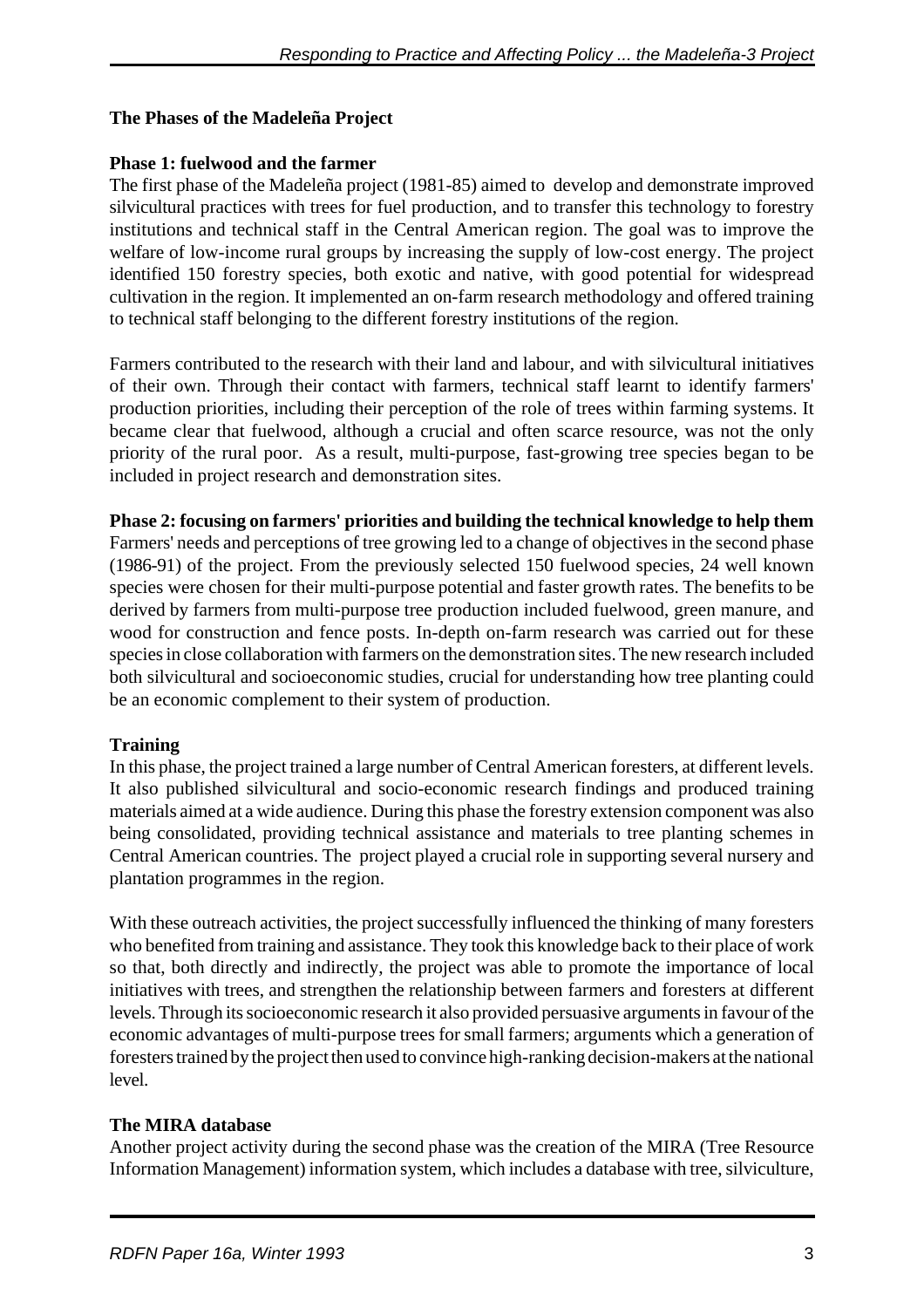socioeconomic and forestry extension components. It contains the results of a large number of silvicultural experiments, permanent plots and demonstration farms, as well as information concerning seeds, climate, soils and models of tree growth and yield. This data was made available to forestry programmes, projects and students in the region. Finally (in this phase) the project developed a regional strategy for forestry extension. In addition to working in partnership with national forestry agencies, the project established links with 21 forestry institutions, NGOs, private firms and universities, as a first step towards the creation of a network for the dissemination of the information produced by the project.

## **Phase 3: from more effective extension to better regional dissemination and collaboration**

The third phase of the project, Madeleña-3 (1991-95) aims principally at the development of this strategy of dissemination through a strengthening of inter-institutional collaboration. Another objective is the continuation of relevant silvicultural, socioeconomic and extension research. The dissemination strategy operates at different levels, both vertically and horizontally.

## **Building in-country networks with links to CATIE**

In each country, the project coordinates its actions with a network of national institutions, NGOs and private firms. Each institution has a representative who liaises with the project and is an active participant in the national network. Through their representatives, these institutions have access to information produced by the project and at the same time supply the project centre at CATIE with the results of their activities. This ensures a flow of information from the project centre to the national networks and vice-versa. The information produced by the project is available as a resource to be utilized by these network institutions.

## **Building country-to-country links which bypass CATIE**

The project also fosters bilateral collaboration between the institutions belonging to the networks within each country and regionally. To aid this collaboration the project has instituted regular national and regional meetings between network representatives. At these meetings there is an exchange of information both through the project's formal channels and through informal encounters. Such exchanges are not just a means of conveying information, but are also used to organize activities, plan training courses and events, arrange joint publications, and even exchange seed.

## **Supporting the entire regional network with information and training opportunities**

Through this network, the project also formally organizes and carries out a variety of activities in support of its members. It provides training courses in both silviculture and socioeconomics; technical and material assistance (such as poly-bags and high quality seeds); educational materials (such as silvicultural guides, extension manuals, leaflets, calendars and videos); it also facilitates the production and publication of extension materials suggested by members and helps them monitor their extension activities.

Although the project implements and finances some of these activities or parts of them, it prefers to use its institutional network to identify the appropriate persons and institutions to manage and finance the activities in question. In this way, the financial autonomy and resourcefulness of the system — and the institutions within it — is fostered. Dependency on CATIE, the central organization, is reduced, which increases the network's chances of survival after the conclusion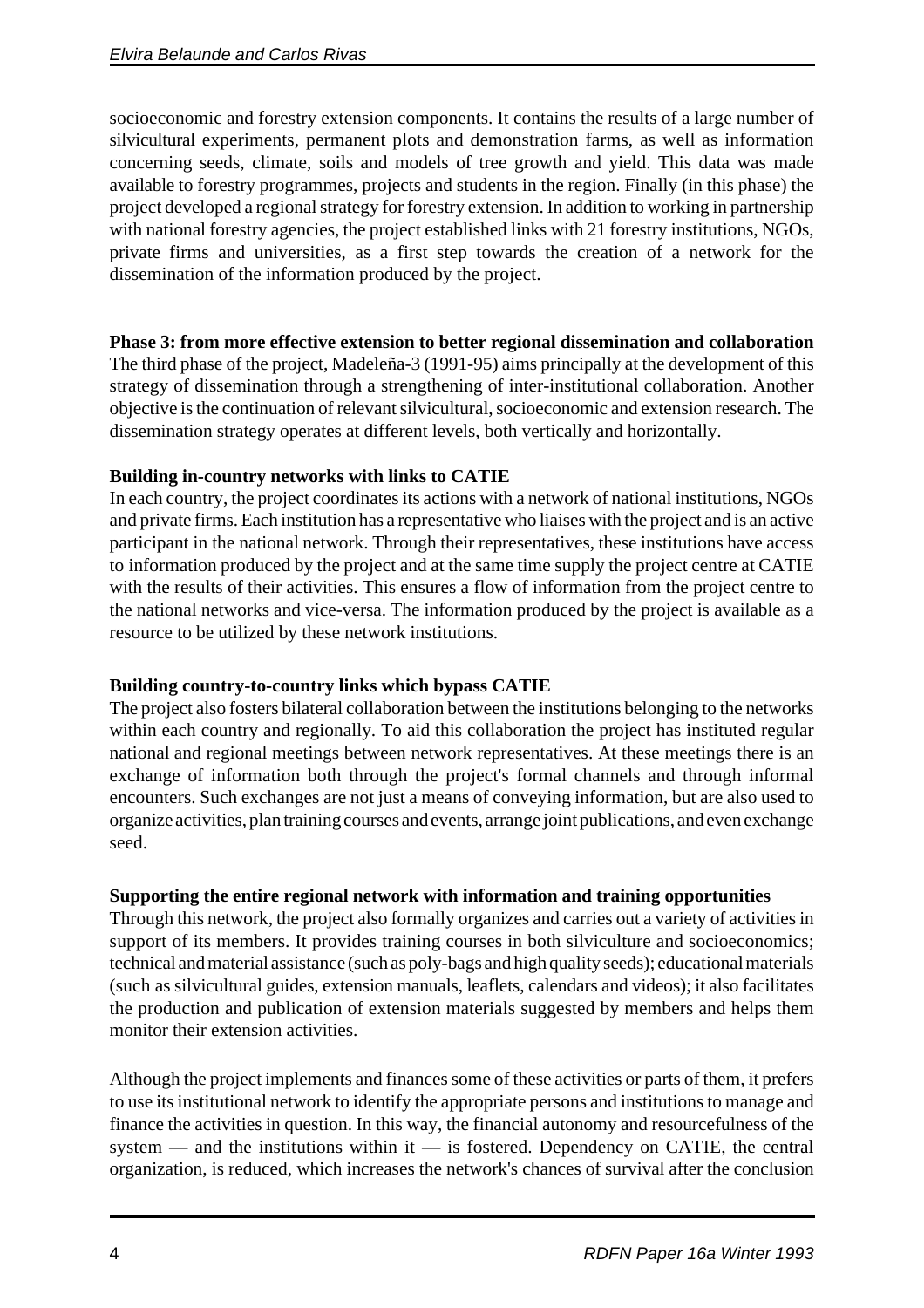of the project.

Of course, this is not always without problems, as it can be difficult to encourage collaboration between institutions of different kinds such as national agencies, NGOs and private firms. However, the project sees the different working practices and extension methods of the institutions as an advantage rather than a limitation, because in this way there is greater impact in the field and in the separate network institutions. One year after entering its third phase, the project regards the very positive response to the creation of the network as an indicator of success.

Via the network, and the different network organizations, the project is investigating the effectiveness of different extension techniques and strategies. Each member of the network gathers data from its own extensionists after their visits to the field. The information thus gathered is input, analyzed and compared with the information gathered by other organizations using extension techniques of their own. Each network organization has access to the computer subprogram MIRA-EX via a microcomputer installed by Madeleña-3.

In this way, the project hopes to offer network organizations reliable information on adoption rates of silvicultural techniques depending on the extension method used. The data will also enable network organizations to monitor and report on the achievement of their extension objectives. This approach, one of the first of its kind to be implemented in Central America, should provide key information in an area where little has been available to date.

## **MADELEÑA IN EL SALVADOR AND COSTA RICA**

## **The Interface Between the Project's Regional and National Levels**

Madeleña's regional centre is based at CATIE, but in each country, the project's activities are supervised by a basic team composed of a national coordinator hired by the project and a national director hired by the national partner forestry agency. National teams keep in close contact with the project's regional administration based at CATIE, but are also independent decision makers. The flexible relationship between the regional centre and national teams is the key to the success of the project.

Although forestry problems and institutions of Central America share common features, each country has different natural and social research characteristics, and in each the project has developed a different background and character. Indeed, the relative independence of national teams from the regional centre has allowed initiatives to be taken at a local or national level that were sometimes beyond project expectations. These initiatives have fed back into the project centre at CATIE and helped to broaden the impact of the project on foresters and Forestry institutions in Central America as a whole.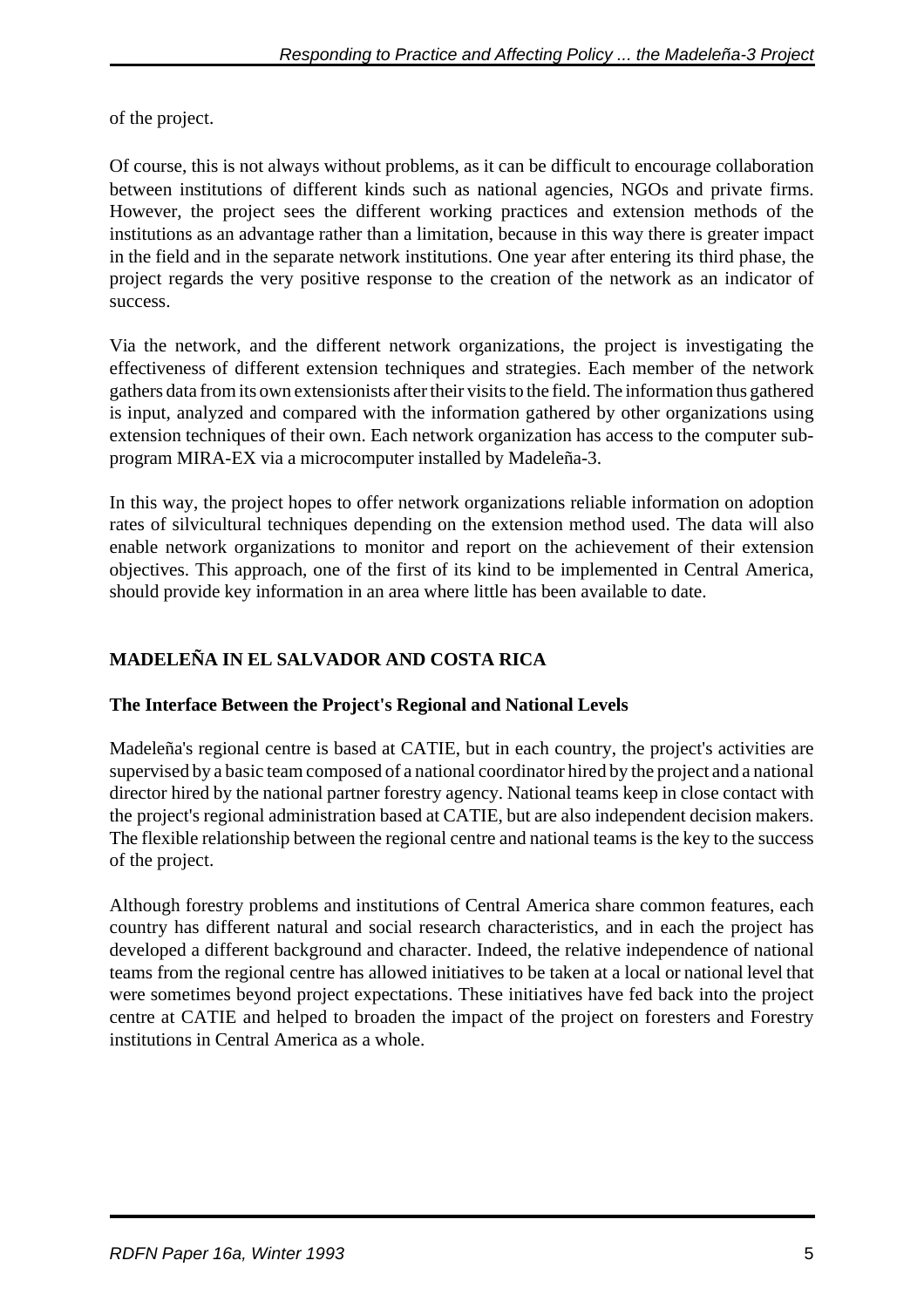## **MADELEÑA IN EL SALVADOR**

## **Environmental Problems**

This century, the population of El Salvador has increased sixfold, giving the country the highest population density in Central America (248 inhabitants/km<sup>2</sup>). By the 1960s the country had no `virgin' land left for agrarian expansion. In consequence, farmers who previously relied on slashand-burn agriculture for their subsistence had to intensify the use of their small plots. Under the 1984 agrarian reforms (FINITA), land was acquired from large farmers, and sold back to those who had been occupying the land so that they could form production cooperatives. However, the majority of farmers still work on individual plots of 3 ha in size. The extreme fragmentation of land combined with the hardship endured by the Salvadorean people through a decade of war have accelerated land degradation to an alarming degree.

One of the critical problems associated with environmental deterioration in El Salvador is the lack of trees for fuelwood. Both the rural sector and small industries are largely dependent upon fuelwood as a source of energy. Forty per cent of the supply comes from coffee plantation prunings and the rest from natural forests and trees on farms. As the supply does not meet the demand, fuelwood has to be imported illegally from neighbouring countries (Heckadon-Moreno, 1989, p.11).

#### **Early attempts to address these problems**

Over the last twenty years, the Salvadorean State has launched several large scale initiatives to counteract environmental degradation, for example, the Watershed Reforestation Programme (1970-80) and the employment-generating ORE-MAG (Office of Special Resources — Ministry of Agriculture) Reforestation Project (1981-86). Neither of these had much success with either technicians or the public, and both had administrative and technical weaknesses (Reiche, 1993, p.5). The lack of a professional forestry tradition has contributed to poor forestry programmes, as well. Most technicians have an agricultural background and began with little knowledge of tree species and silvicultural practices adapted to local conditions. Another handicap to reforestation is the law prohibiting the cutting of any tree without a permit, which gives State forestry activities a strong regulatory and policing character, resented by farmers. The difficulty of obtaining forestry permits has discouraged farmers from planting trees on their land since they fear that they may not be allowed to cut the trees at maturity and will lose access to their land for agricultural production.

## **Madeleña's Approach**

In the last decade, the Madeleña project and an FAO agroforestry project have been the major contributors to increasing forestry and agroforestry knowledge in the country. Madeleña has been operating continuously in El Salvador since 1983, with CENREN (the National Centre for Natural Resources) acting as its national counterpart, coordinating on-farm research experiments and demonstrations with fuelwood and multi-purpose species; and ensuring the monitoring and measurement of plots even through the most difficult war years.

CENREN has continued to be the national counterpart for the research components of Madeleña, but since 1991, closer collaboration has been established with CENTA (National Centre for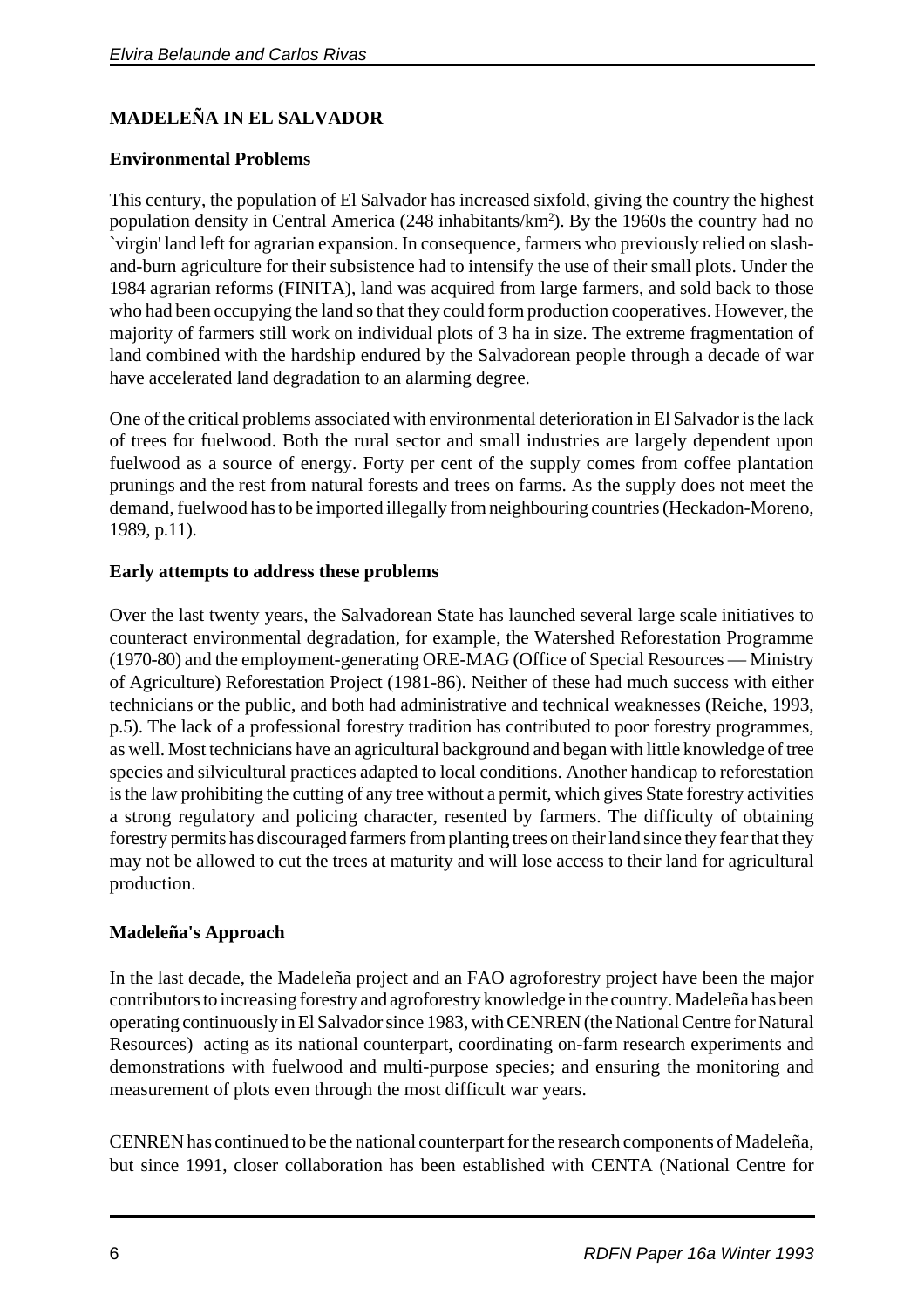Agriculture, Livestock and Forestry Technology) who are now responsible for agriculture and forestry extension throughout the country.

During the first two phases of Madeleña/CENREN it became clear that farmers would not plant trees for fuelwood alone although it is in short supply and used on a daily basis. By contrast, trees for timber and fence posts were highly valued as essential building materials. *Eucalyptus camaldulensis* emerged as a favourite, and farmers rapidly introduced their own taungya combinations, intercropping with maize, beans and other vegetables. Although the project's technicians were cautious about this, their attitude was to accept farmers' initiatives and treat them as new research elements. They continued measurements and collected important information on the effect of trees on crop yields, demonstrating that in many cases yields did not diminish in a significant way. At the same time, some farmers started benefitting from tree products within three years. The project's economic records and analysis present a clear picture of the general improvements produced by trees in farming systems.

## **Community nurseries**

The close collaboration between the project and CENREN was particularly fruitful in the case of community nurseries. The main role of the Madeleña project was to provide technical assistance and materials to the community nursery programme, but the project's support was also instrumental in persuading Salvadorean institutions that community nurseries were a viable idea. The history of the first steps of the programme reveals the interplay between local and national issues.

## **The example of Natividad in the region of Santa Ana**

Farmers in the village wanted posts to fence plots given to them under agrarian reform, and contacted local extensionists from the Ministry of Agriculture. Since there was no budget to buy fence posts, the extensionists suggested setting up a nursery to produce them.

At first, both farmers and officials from MAG and CENREN opposed the concept. Farmers were afraid that legal restrictions would mean that they could not harvest the trees they planted; officials, on the other hand, did not believe the farmers were capable of carrying out the project. Madeleña brought both sides together, and suggested *Eucalyptus camaldulensis* as a trial species. The World Bank offered food for work, and farmers were given appropriate training and reassured that participation in the nursery programme was voluntary.

The farmers of Natividad were a cohesive group after having won the battle over land ownership during the agrarian reform process. Its leaders were well respected. Though some refused to get involved because they had no spare time for nursery activities, or were uncertain about the political implications of the programme, a small group of enthusiasts went ahead. Eighty per cent of seedlings were planted along fences and water-courses. The rest were planted in small blocks in extremely degraded land. Over the next two years they produced 10,000 plants each year, including fruit trees.

As their success became obvious, farmers from other communities became interested, and in this informal way, the news was spread around and the activity taken up voluntarily throughout the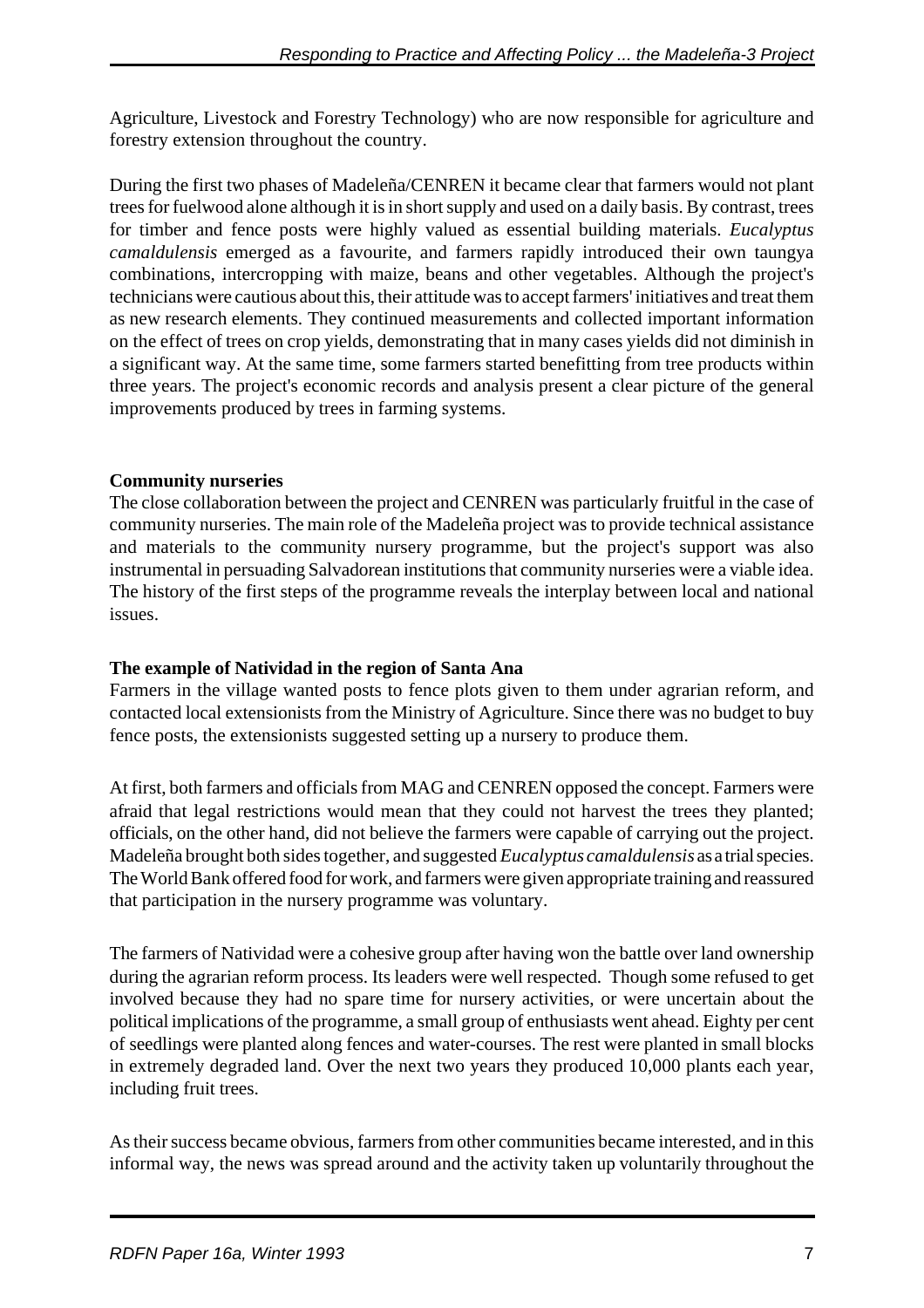country. Between 1984 and 1990, the number of community nurseries rose from one to 300. Over a similar period, nearly 80,000 farmers took part in community nurseries.

## **Learning from farmer responses**

The process was also a learning process for Madeleña's extensionists and technicians. They had to learn to cooperate with farmers rather than give them orders; adapt to farmers' timetables, and respect their forms of organization, such as involving women in the nurseries.

They also learnt to identify potential local leaders who could express the common feeling of a community and be trusted. Extensionists learnt to respect farmers' preferred tree species and economic expectations of them. For example, fruit trees were central to the success of the programmes: multi-purpose trees alone — even with the food for work incentive — were not enough. The realization that farmers understood their technical advice and implemented it of their own free will was a great source of satisfaction for the extensionists.

In time, extensionists and technicians could readily point out the social and institutional strong and weak points in the programme (Current, 1991, p.18-19). Strong points were:–

- ! An appropriate technical package with obvious benefits;
- **E** good participation and training of the local population;
- ! flexible project design and multipurpose nature of trees planted;
- ! equitable distribution of project benefits among members of the communities involved;
- ! simple bureaucratic procedures.

The Madeleña project helped by providing subsidies in kind to farmers (polybags and seedlings); by training and supporting the CENREN extensionists; by having the freedom, with its relatively unbureaucratic structure, to respond promptly to needs emerging from the field. Lastly, the presence of Madeleña project technicians ensured the continuity of the programme in the extremely difficult and unstable context of war.

The community nursery programme's problems were in fact mainly caused by external factors which impinged on the project:–

- ! The atmosphere of insecurity that prevailed as a consequence of the armed conflict. In some cases, it is difficult to document the experience of community nurseries because farmers were afraid to even mention any communal activity, in case it was regarded as politically threatening by government or guerilla forces.
- ! The insecurity of land tenure, which was often exacerbated by the movement of people as a result of the war. More than 25% of the population were displaced within the country (Heckadon-Moreno, 1989, p.55).
- ! Legal obstacles to the use and commercialization of planted trees. Permits were often difficult to obtain and the market for multi-purpose trees is limited. Although in much demand within the local communities, they are not commonly used by the industrial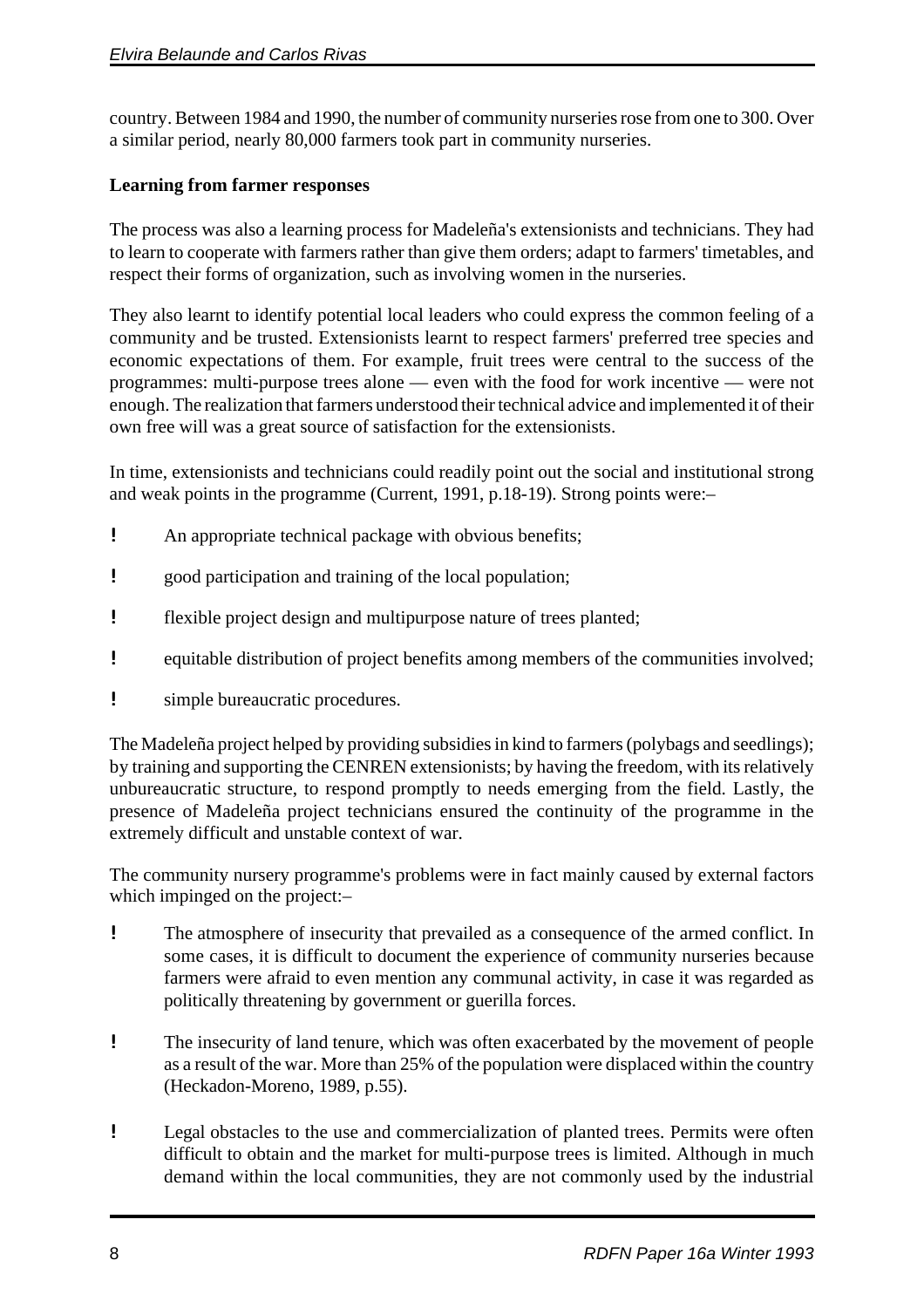sector.

- ! Untimely provision of seedlings and materials.
- ! A dependency on Food For Work which engendered a degree of passivity among some communities.
- ! The use of some unsuitable species.

Despite all these problems, the community nursery programme supported by the Madeleña project achieved important institutional changes at different levels: among local farmers' organizations, extensionists and national institutions. In the words of a technician:

"Community nurseries have aroused farmers' interest in tree planting. If Madeleña were to finish tomorrow, the state could use the open door of farmer enthusiasm. This was the seed planted by the project". (Heckadon-Moreno, 1989, p.67).

## **Collaboration Between Madeleña and CENTA (The National Centre for Agriculture, Livestock and Forestry Technology)**

The creation of a wider collaborative network during the current third phase of the Madeleña project has coincided with the fact that, in the last two years, El Salvador, advised by the World Bank, has been restructuring its major institutions. Part of this reorganization entails the execution by CENTA of a nationwide extension programme. The programme began simply with agriculture, but expanded to encompass forestry and agroforestry when CENTA linked with Madeleña, and as a result of the personal tenacity of Madeleña's national team. In particular, CENTA combines information from Madeleña's experience with community nurseries, and the technical findings from FAO's agroforestry project, to organize local extension groups.

Working through the pre-existing agricultural extension agencies of MAG, and building up extensionist numbers, the CENTA extension programme aims to plant and manage 56,000,000 multiple use trees in the next five years, the equivalent of devoting 22,400 ha to forestry and agroforestry activities. (Juárez & Portillo, 1993).

## **Information management**

Meanwhile, the major official tasks of Madeleña remain to provide information (publications, leaflets, access to the MIRA data base, etc) on silvicultural, socioeconomic and extension matters; to organize training activities for technicians and extensionists; and to promote seed collection and distribution.

CENTA feeds records about extension activities and progress into the MIRA information system. The data recorded is not only of comparative interest, it also plays a crucial role when the time comes to cut trees, as forestry permits are usually easier to obtain when it can be proved that the trees were actually planted by a particular farmer. Since the Madeleña project will be able to provide such evidence, this is an added incentive to farmers to join the programme. Given current forestry policies, Madeleña's services are therefore crucial to widespread adoption of the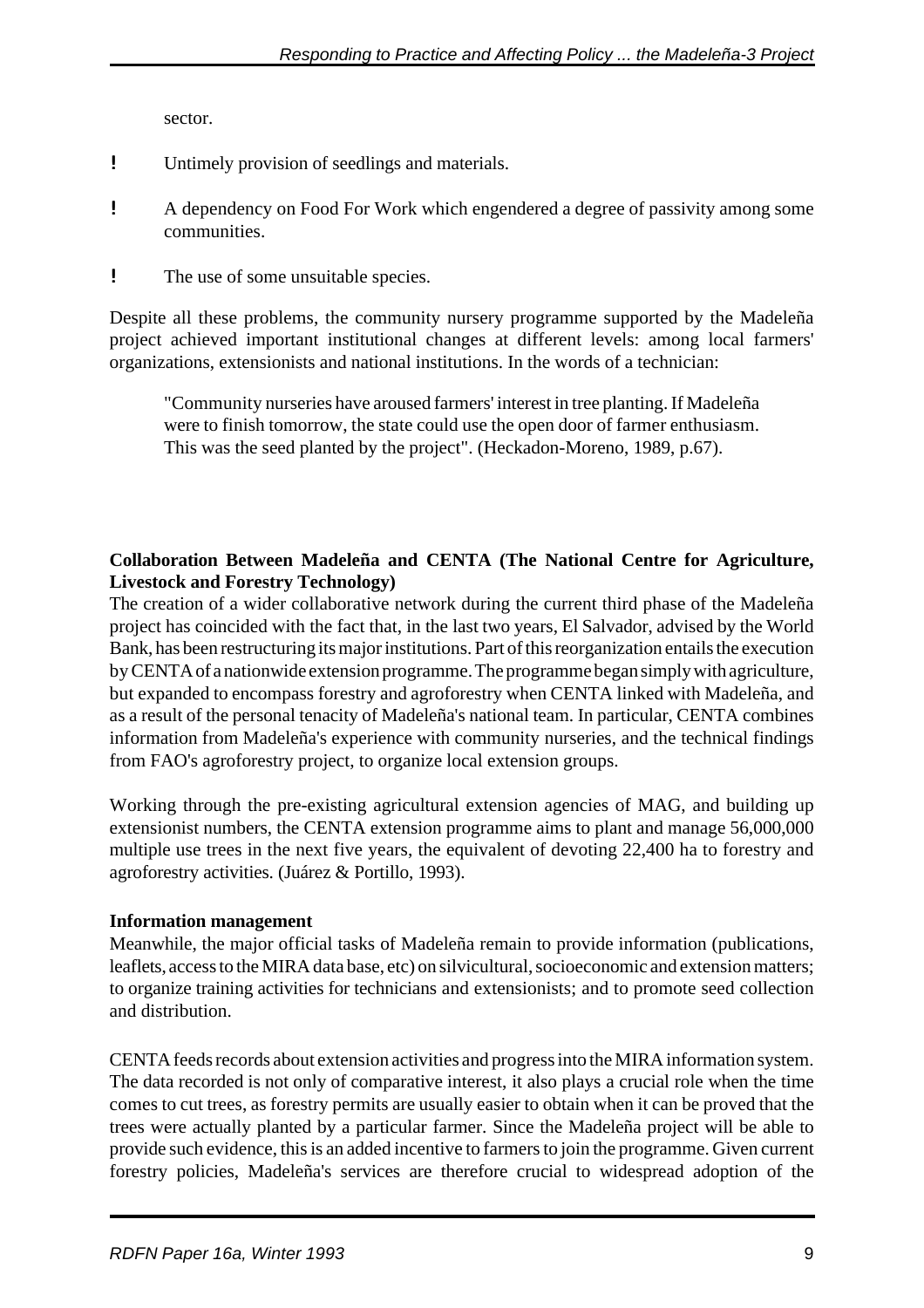programme.

## **The training of extension staff**

One of the major remaining challenges faced by Madeleña with regard to the CENTA programme is the training of extensionists. The project will emphasize the need to coordinate silvicultural and tree management possibilities with local perceptions and systems of production. For this purpose, Madeleña's existing demonstration farms will play a crucial role in training technicians and persuading farmers of the usefulness of tree plantations and the conditions required for success.

The national team of the Madeleña project in El Salvador is aware that many problems still exist, above all the present chaos due to institutional restructuring. Here, the inter-institutional collaboration network of the project has proved most useful. Rather than having to await orders from top officials, often busy trying to secure their position, medium ranking staff in CENTA and CENREN are using the horizontal collaboration possible through Madeleña, both at a national and a regional level, to get things done in a timely way.

# **MADELEÑA IN COSTA RICA**

In the last forty years Costa Rica, unlike El Salvador, has lived through a period of peace and economic prosperity. The country has developed an advanced welfare state, achieving a high standard of living compared to other countries in the region, and has been a pioneer in forest conservation initiatives, earning an international reputation in the process. Several international environmental conservation organizations have set up their headquarters in Costa Rica, as a result, attracted by the country's political stability. These include CATIE, located in the city of Turrialba. Deforestation is also a very serious problem in the country, yet its implications differ from other parts of Central America. For instance, lack of fuelwood is not perceived as a priority, as most farmers have access to electricity. The issues are mostly linked with the general deterioration of natural resources and its impact on crops and on cattle productivity.

## **Madeleña and the Cantonal Agricultural Centre of Hojancha (CACH)**

The Madeleña project in Costa Rica is so intimately linked to the evolution of the Cantonal Agricultural Centre of Hojancha (CACH), in Guanacaste, that it is worth telling CACH's story. The centre was created in 1978 through local initiative, as a means of coping with the rapid destruction of local forest and its conversion into pastures.

Until the 1920s, Hojancha was inhabited mainly by indigenous and mixed populations who practised slash-and-burn agriculture in the lowlands. From the 1920s onwards, the area was opened to colonization and a wave of people from the Central Valle came to Guanacaste to seek their fortune. These people were mainly of mixed and Spanish extraction and they practised agroforestry and coffee growing. Most of them settled in the highlands of Guanacaste, and proceeded to transform the forest into family plots of coffee, sugar cane and subsistence grains. The levels of production were good, but marketing was a major problem as the region lacked basic infrastructure.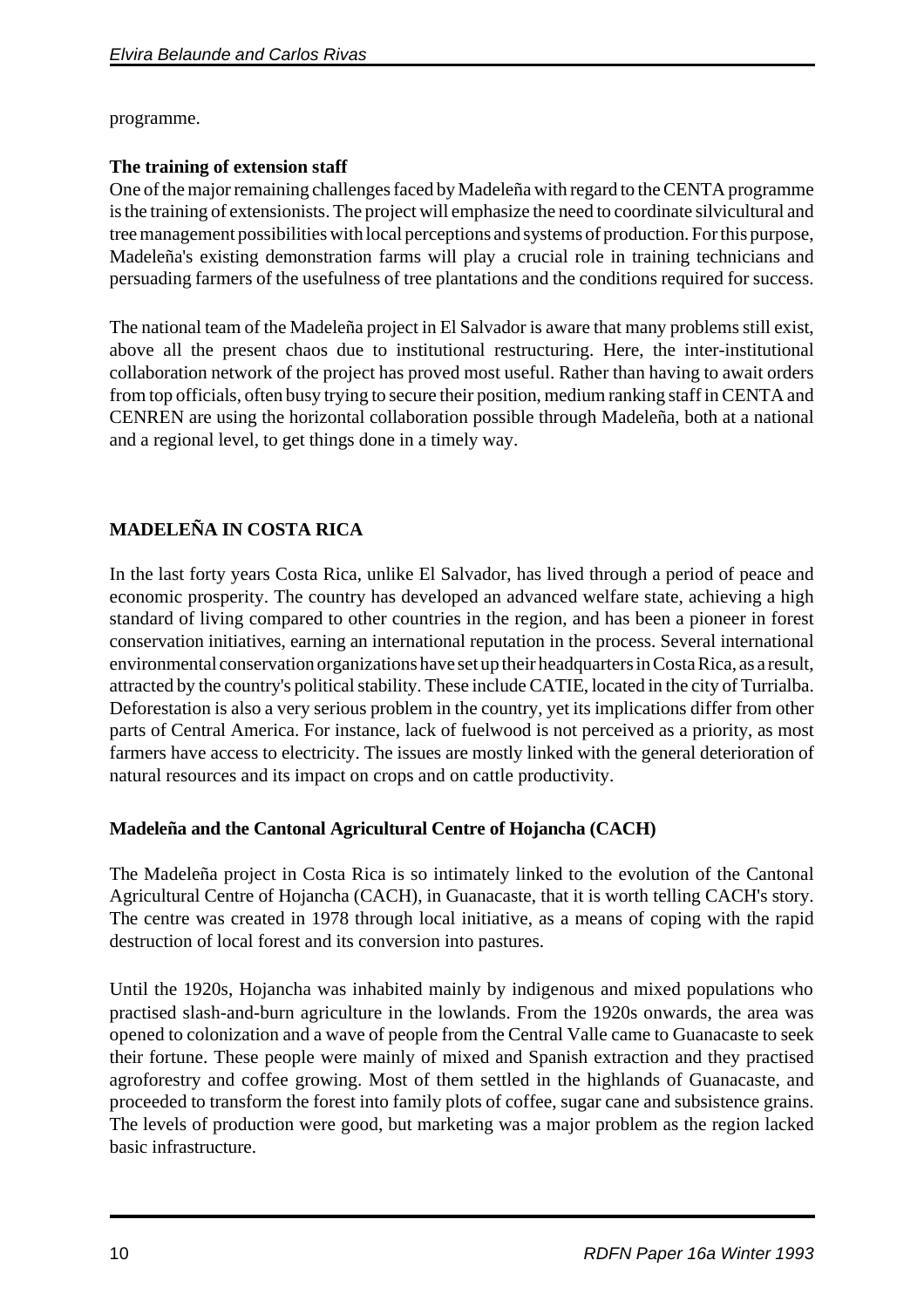In response, the population created the first cooperatives in the country, based on the Catholic popular tradition of mutual assistance. Since the area had no local government institutions, the cooperatives soon fulfilled many of the roles of a municipality. They helped to plan the further colonization of the area, took care of road construction, and built schools and health centres. The one problem the cooperatives failed to solve was that of coffee marketing.

As an alternative, farmers began to introduce cattle to their plots. As cattle ranching spread and proved highly profitable, old cooperative attitudes languished and people adopted typical cattle rancher attitudes and lifestyles. During the 1960s, when the `hamburger connection' with the United State was at its peak, farmers received State incentives to establish ever more pastures, leading to yet further destruction of the remaining forests.

By the time the international meat market collapsed around 1970, more or less everyone in the area had abandoned coffee in favour of cattle ranching. Then, in 1973, a severe drought devastated the region, killing most of the cattle. Well over half the population of the area emigrated south, and those who remained decided to rebuild both their environment and their economy.

In 1976 an integrated development project was started with the help of an American NGO. The aim was to `de-pasture' the area, by turning old pastures back into forests. As an institutional base, the local people created the Cantonal Agricultural Centre of Hojancha (CACH) in 1978. From the start, the centre shared the same participatory spirit as the earlier coffee cooperative, and this played a crucial role in setting the tone and dynamism of its work.

In 1981, Madeleña arrived in the area. Madeleña staff shared CACH's offices and were introduced to the farmers associated with CACH, greatly facilitating the development of mutual trust between project technicians and local people. Madeleña provided experimental and demonstration sites with species required by the local population. It also provided seeds, technical assistance and materials in support of other local reforestation activities promoted by CACH.

## **From technical forestry to forestry in rural development**

More and more farmers became interested in benefitting from Madeleña's activities, either directly by lending them a plot for research and demonstration, or indirectly by taking part in projects. Adoption grew far beyond the expectations of Madeleña, until it became clear that the project had a complete rural development programme on its hands. At the same time, it served as a training ground for young foresters who came to learn how to strengthen forestry development among small farmers through the strengthening of farmers' organizations.

In 1986, Madeleña's national team, backed by many other national foresters, realized that the moment was right to extend their model of rural development to other parts of the country. The idea was to encourage the National Forestry Institution (the DGF) to create a special department for rural development. As a result, in 1987, the Costa Rican Forestry Service created the Department of Small Farmer Forestry Development, DECAFOR. The department was conceived of as bridge of communication between local agricultural organizations and State institutions. From this moment onwards, Madeleña in Costa Rica stopped being a technical project and became a `national movement'.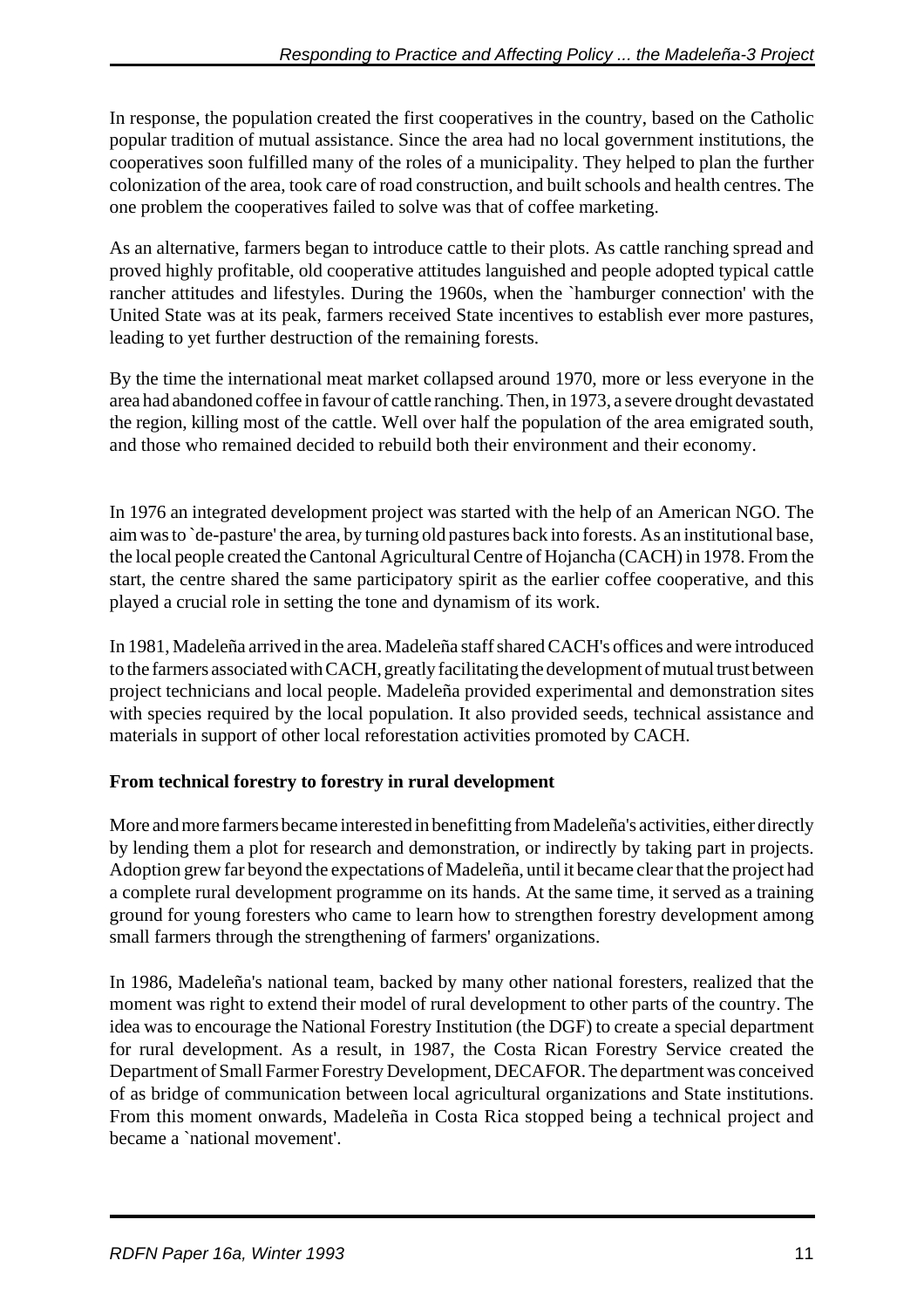Many of the young foresters associated with Madeleña and CACH joined the new department. In 1988, the government authorized DECAFOR to manage a financial incentive programme for reforestation by small farmers, financed as part of a debt-for-nature swap first by the Dutch, and later also the Swedish and Finnish governments.

The programme was designed to strengthen local farmer organizations throughout the country. The money was channelled through these organizations, and they were responsible for contacting farmers, distributing payments, supervising work and giving them technical assistance with nurseries, plantations and with plantation management. The scheme was intended to help farmer organizations by enabling them to hire administrative staff, and technicians.

Although many farmer organizations managed to implement the scheme successfully, there were some problems. Plantations have not always been sufficiently well looked after, for instance. Another problem (external to the organizations themselves) is the fact that forest industry in Costa Rica has not yet developed appropriate techniques for processing narrow diameter, farmgrown trees.

However, despite the limitations, reforestation has effectively contributed to the revival of both farmer organizations and local economies. For example, tree seed orchards have become a major source of income and private nurseries have been established. By the end of 1990, the production of seed alone had generated an income of \$US 169,107 and 4,899 man-days of employment. A total of 826,000 plants were produced in 1987 from 20 nurseries; by 1990 this had grown to 4,380,500 plants from 49 nurseries, ranging from large commercial nurseries down to small family nurseries.

## **Madeleña and regional—national tensions**

The Madeleña project in Costa Rica has had to be careful to balance its local national, and broader regional role. The regional team of the Madeleña project based at CATIE have mainly been interested in technical matters, while the national Costa Rican team became committed to local rural development. Foresters working at the regional level in CATIE have tried to avoid being drawn too deeply into debate about forestry within Costa Rica. However, the regional level did give its support to national activities at critical moments and this support was essential for achieving changes in national forest policy.

# **MADELEÑA'S OVERALL IMPACT**

Over 12 years the Madeleña project has generated and gathered together a huge amount of technical information. For instance, its research on multi-purpose species constitutes an invaluable source of information for forestry students, projects and institutions in Central America. Above all, it has generated a unique regional model for information sharing in a particular sector, among a set of small adjacent countries.

Many of its supporters also feel that it has made a key contribution to the transformation of forestry institutions and policies. Madeleña has shown its ability to adapt rapidly both at field and at institutional level. The informal relationship between the regional centre at CATIE and the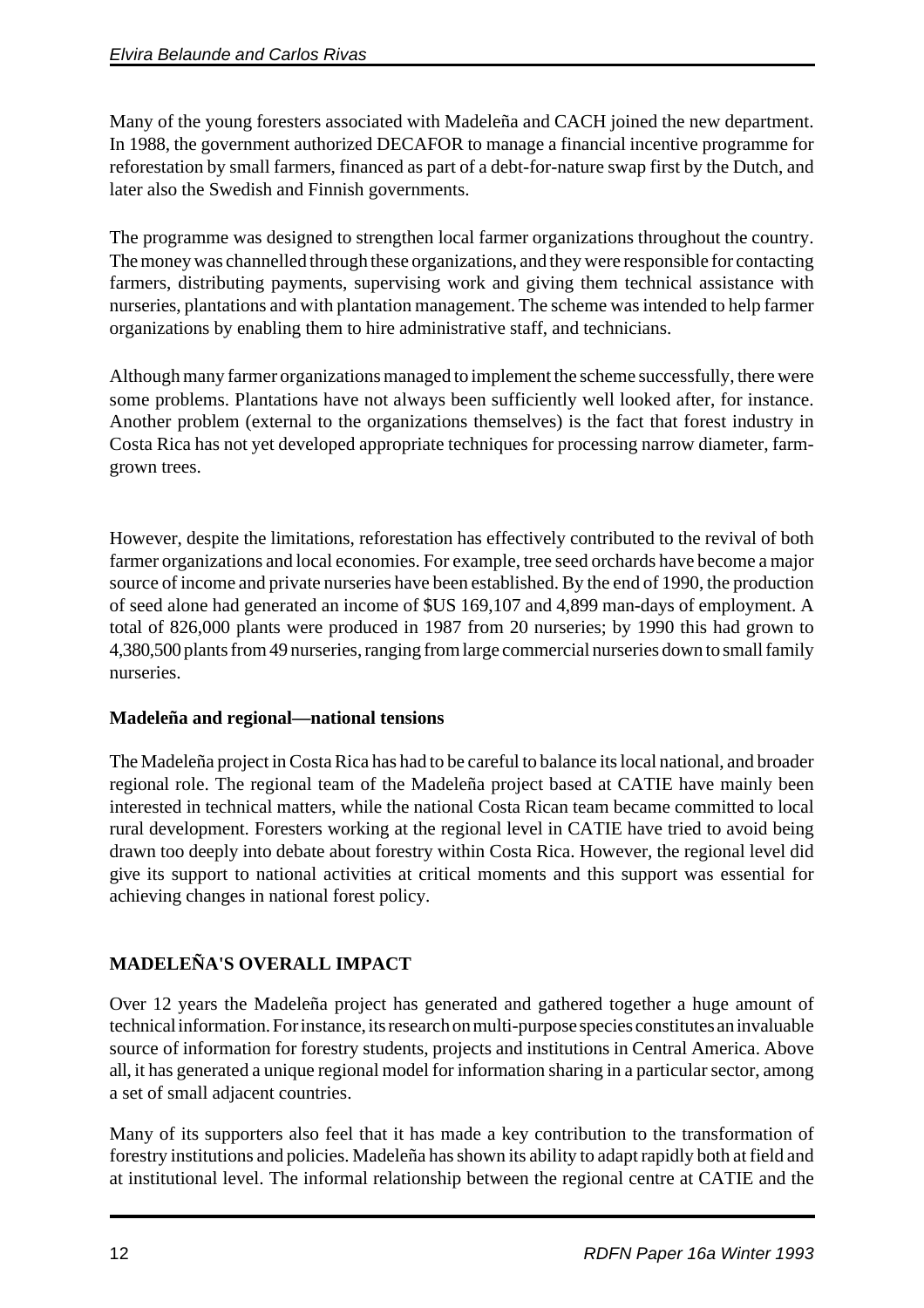national teams has been at the core of the dynamism of the project as a whole.

Above all, as we have seen in the case of Costa Rica and El Salvador, Madeleña has been more than just a project for many people. It has caught the imagination of many of the technicians, extension workers and farmers who have worked with it, because it has actively encouraged foresters to democratize forestry activities and understand local and institutional processes. The effects have been similar in other Central American countries.

Madeleña has also contributed to the institutional strengthening of CATIE itself, as one of its major and longest-lasting projects. It has been able to offer assistance to some of the other projects based there, and has played a major role in shaping the current Master's programmes offered by CATIE. These courses are taken by large numbers of foresters from all over Latin America and other countries as well, especially by medium and high ranking decision makers. Through these students, Madeleña's experience is thus disseminated to new institutions.

## **Challenges for the Future**

The Madeleña-3 project has set itself several goals over the next three years. One of the main needs is to strengthen forestry socioeconomics and give technical assistance in the management of already established plantations. This has been the weak point of many reforestation projects which have concentrated on nurseries and establishment, but have disregarded the growth of trees in the long term.

Firstly, the project must train the trainers in plantation management techniques and teach them how important it is for the future viability of reforestation. Secondly, the project must find ways of enhancing the care of plantations. The first step is to support the development of a market for smaller diameter trees, since the best way of ensuring the better management of forestry products is to make them economically more attractive. Another possibility being considered currently in Costa Rica is the introduction of monetary incentives for the management of plantations. This option has all the usual disadvantages, but it could be used to foster the expansion of a forest industry based on plantation products, as well as natural forest.

Another challenge is to strengthen and further extend the cross-nation collaboration between forestry institutions in the region.

The range of contacts that have been possible through Madeleña have led some to ask where the limit to networking should be. With the technician who trains extensionists in the network institutions? With the extensionist in the field? With the farmer? Some members of the project consider that the only way to obtain reliable information and effectively assist network institutions is to maintain close contact at field level. Other members, principally at the regional centre, consider that the project should work with trainers and leave the execution and monitoring of field activities in the hands of the network institutions.

Over the next few years the debate will no doubt generate new approaches and ideas, as previous debates have done, to such good effect, in the past.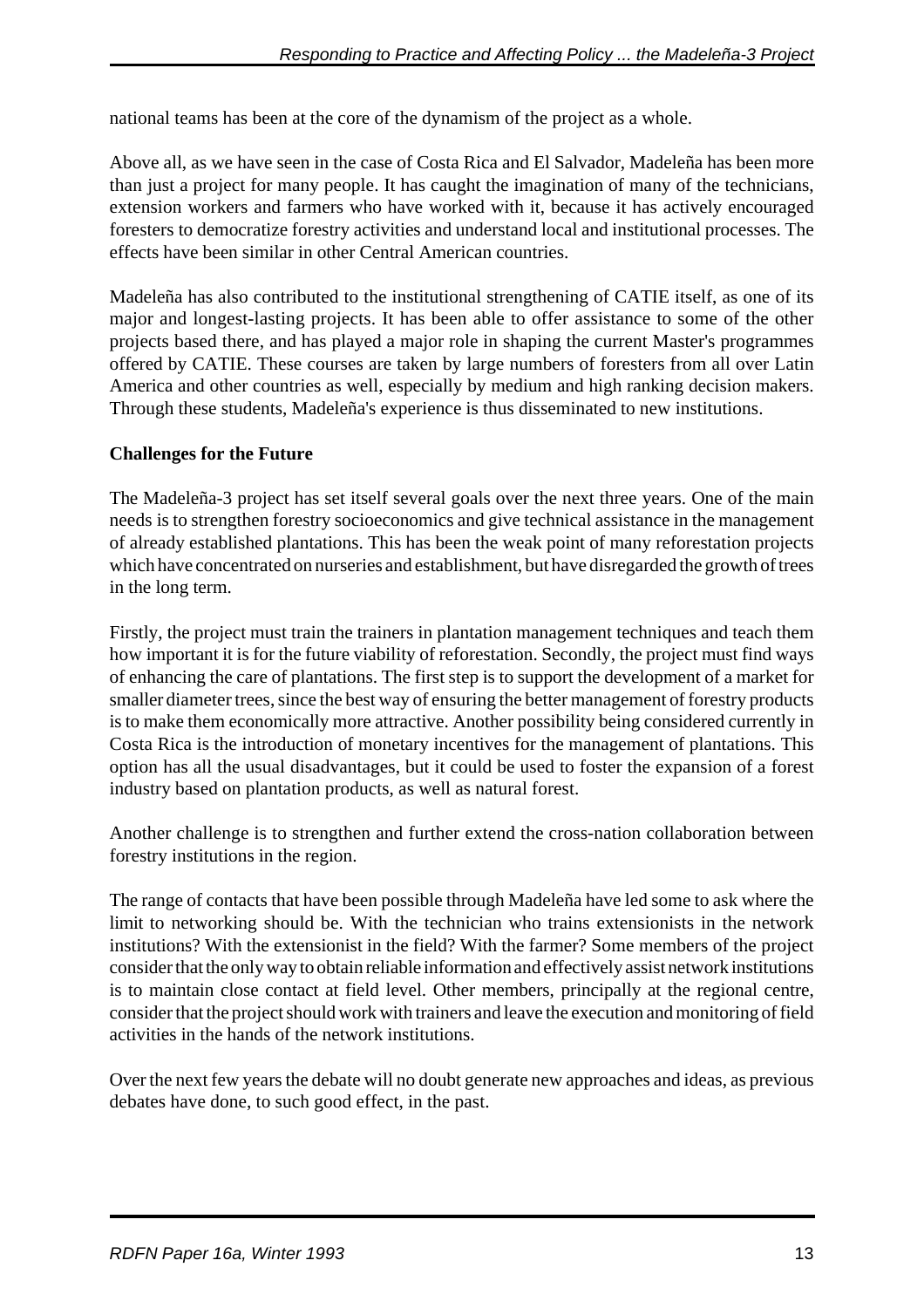**REGIONAL MAP SHOWING THE MADELEÑA PROJECT'S RESEARCH AND EXTENSION SITES**

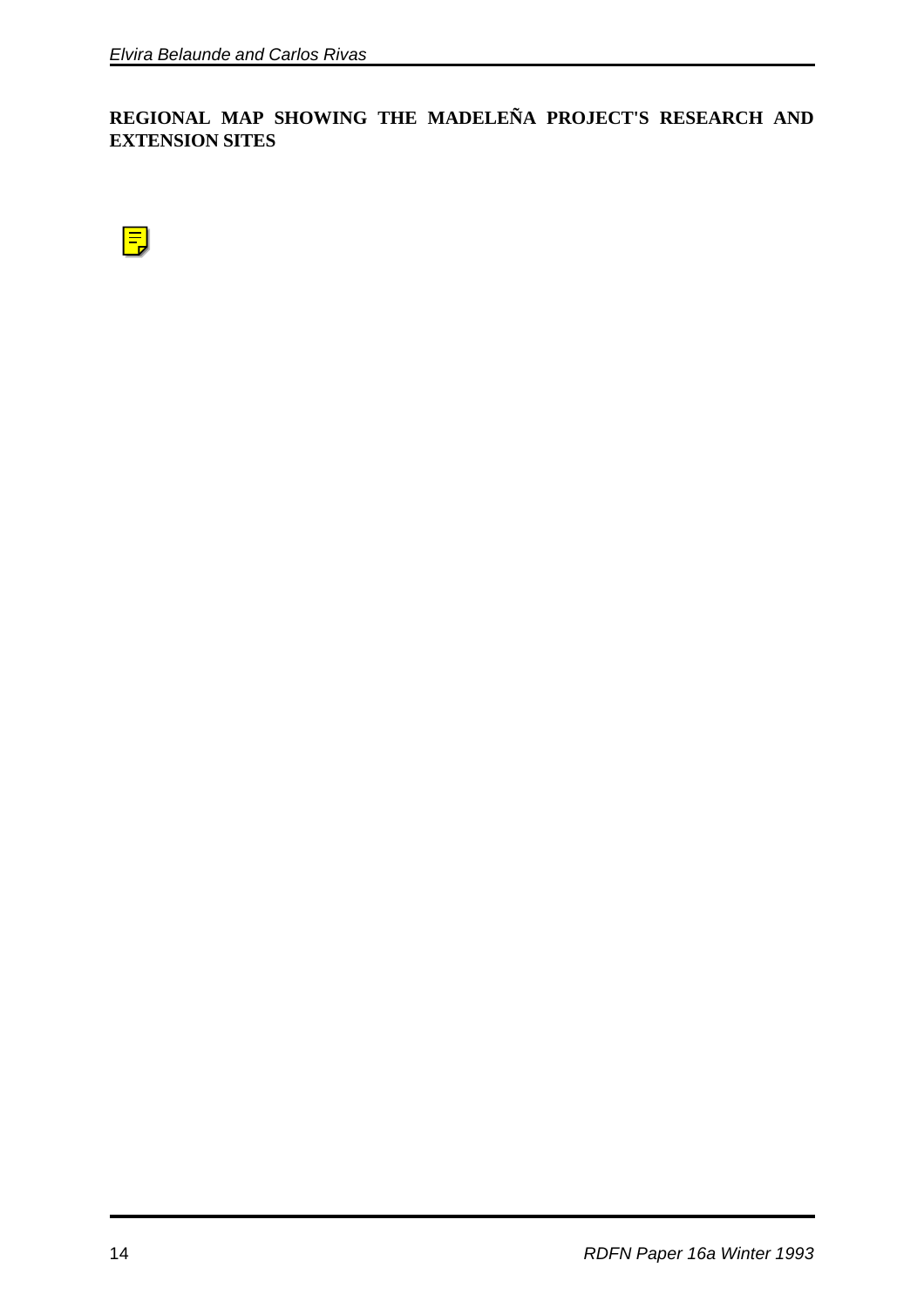Responding to Practice and Affecting Policy ... the Madeleña-3 Project

## REGIONAL MAP SHOWING THE MADELEÑA PROJECT'S **RESEARCH AND EXTENSION SITES**



- **Extension activities**  $\bullet$
- **Research activities** ▲
- **Demonstration sites**  $\circ$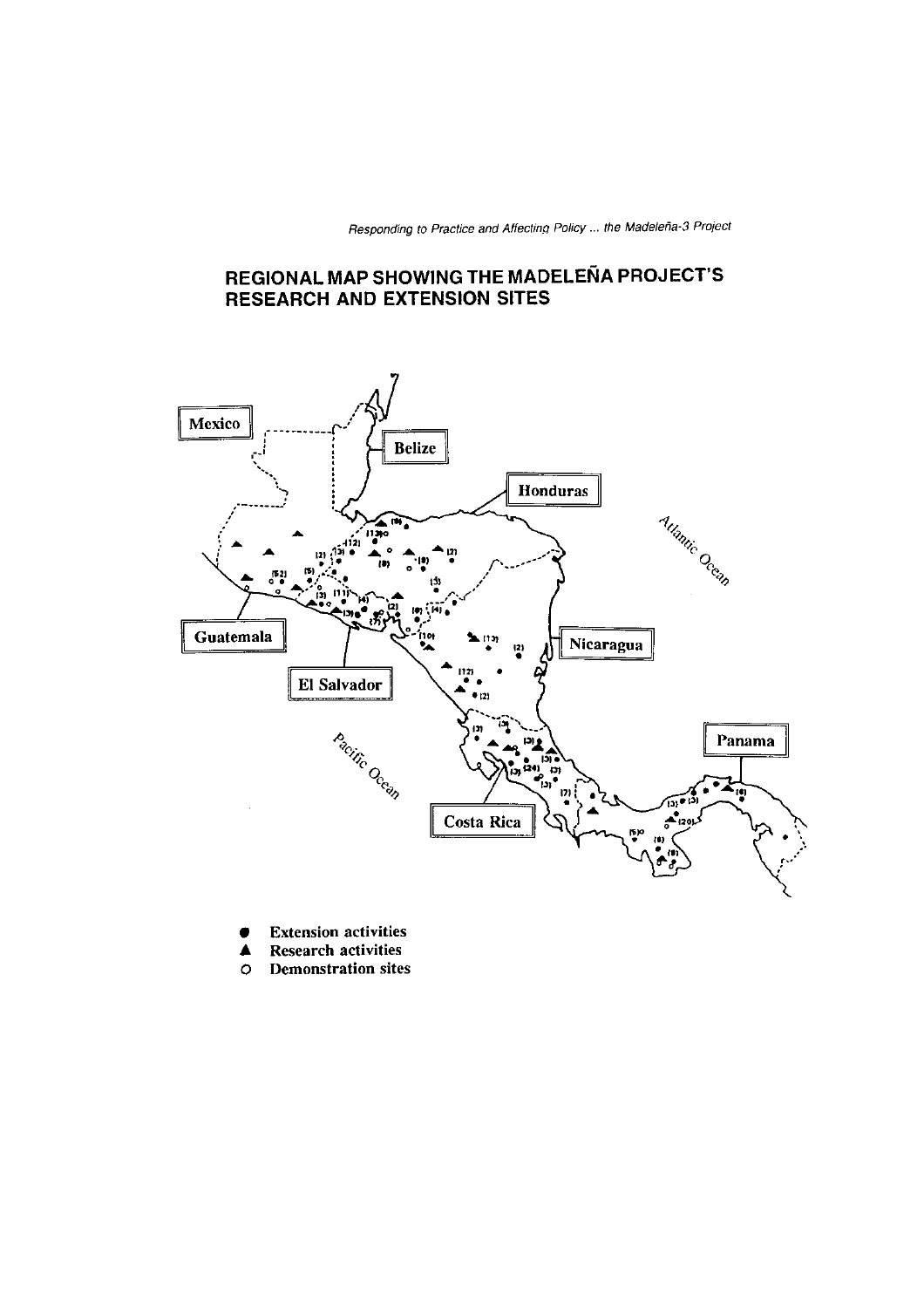# **ACRONYMS**

| <b>CACH</b>    | Centro Agrícola Cantonal de Hojancha.                                    |
|----------------|--------------------------------------------------------------------------|
| <b>CENREN</b>  | Centro Nacional de Recursos Naturales (Subsequently known as             |
|                | DGRNR — Dirección General de Recursos Naturales Renovables).             |
| <b>CENTA</b>   | Centro Nacional de Tecnología Agropecuaria y Forestal.                   |
| <b>DECAFOR</b> | Departamento de Desarrollo Forestal Campesino                            |
| $\rm DGF$      | Dirección General Forestal.                                              |
| <b>FINITA</b>  | Financiera Nacional de Tierras, decreto ley No 207.                      |
| <b>MIRA</b>    | Sistema de Manejo de Información sobre Recursos Arbóreos.                |
| <b>MIRA-EX</b> | Extension sub-program of MIRA                                            |
| <b>ORE-MAG</b> | Oficina de Recursos Especiales y Ministerio de Agricultura del Salvador. |
| <b>PAFCA</b>   | Plan de Acción Forestal para la América Central                          |
| <b>RENARM</b>  | Proyecto Manejo Regional de Recursos Naturales y Ambientales.            |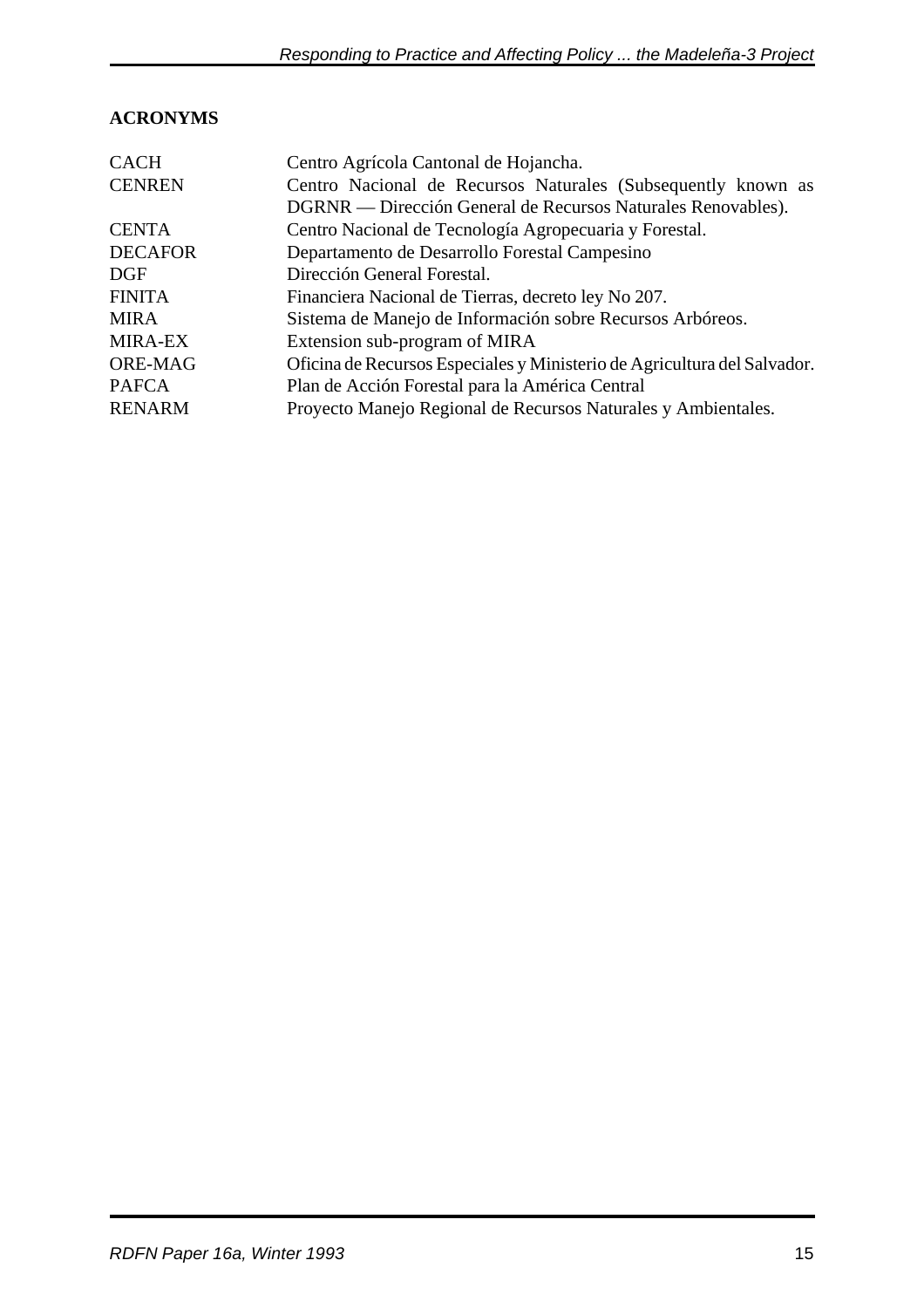## **BIBLIOGRAPHY**

- **CURRENT, D**, (1991), `Forestry for Sustainable Development: Experiences from Central America and Panama', internal document, CATIE.
- **CURRENT, D** & **JUAREZ, M**, (1992), `El estado presente y futuro de la producción y consumo de leña en el Salvador', internal document, CATIE.
- **HECKADON-MORENO, S**, (1989), *Madera y Leña de las Milpas: los viveros comunales una alternativa para el desarrollo forestal en el Salvador*, CATIE Press.
- **JUAREZ, M & PORTILLO, F**, (1993), `Incorporación del Componente forestal en las Fincas de Agricultores Beneficiarios del Sistema de Extensión Dirigida a Objetivos del CENTA', internal document.
- **REICHE, C**, (1993), `Análisis económico e institucional de Proyectos agroforestales en El Salvador', internal document, CATIE.
- **RIVAS, C**, (1992), `El Componente Forestal en el Contexto del deterioro de los recursos naturales en america central', internal document, CATIE.
- **UTTING, P**, (1991), *The Social Origins and Impact of Deforestation in Central America*, Discussion Paper No 24, United Nations Research Institute for Social Development, Geneva.